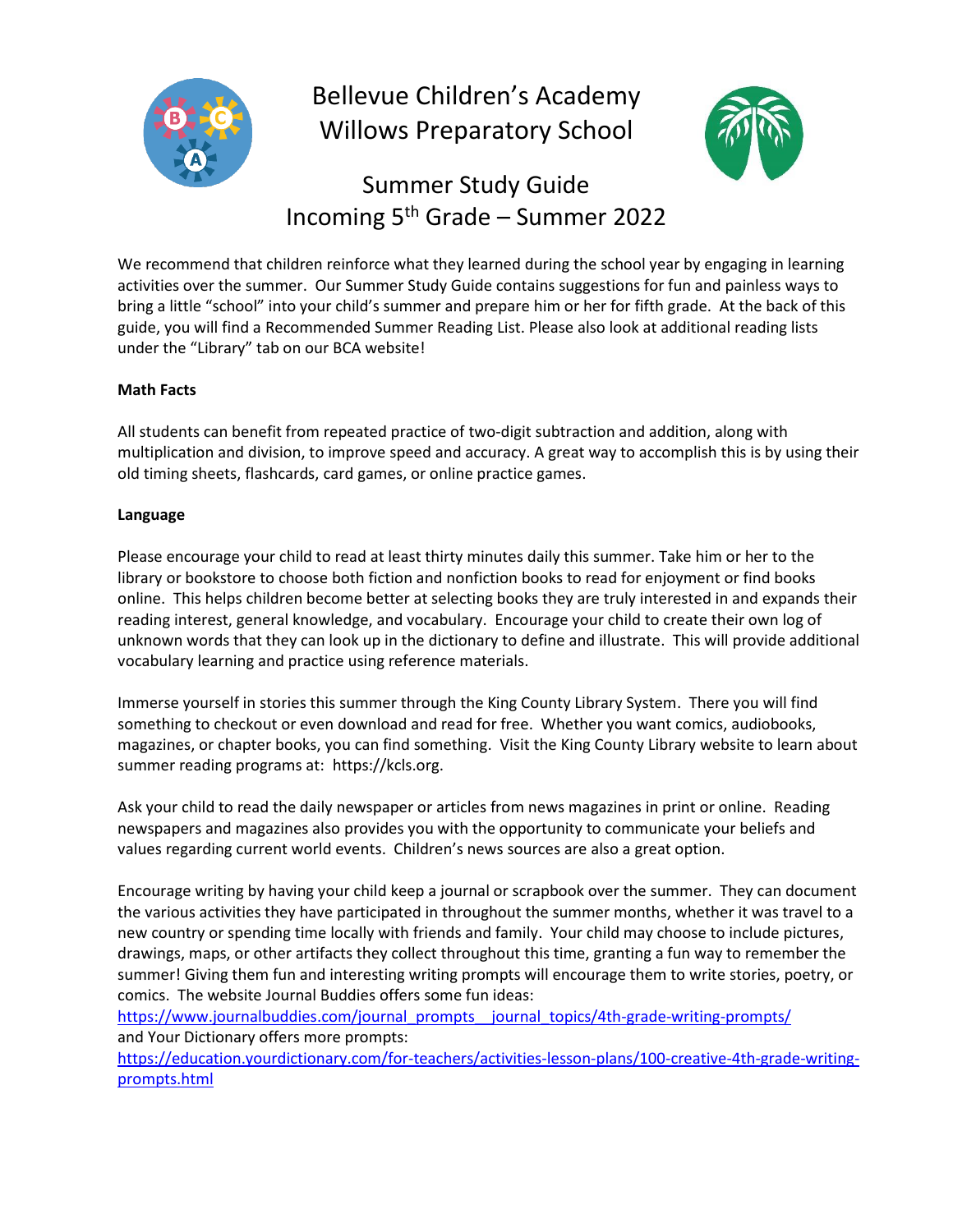### **Math**

A good way to review the math concepts taught this year is to have your child apply them to their daily lives. You can also order or pick up a math workbook from any bookstore that reviews much of what we focused on this school year. We recommend selecting a fifth-grade workbook so that it aligns with our expectations.

Students should review the major concepts we covered this year: fractions, decimals, percent, averages, rate, and geometry such as angle measurements for triangles and quadrilaterals. Particularly, students can review their math book and math notes to reinforce the methods taught to keep them fresh in their minds. Students should be comfortable with multiplying and dividing multi-digit whole and decimal numbers.

For those who would like a challenge, we recommend *Algebra Success in 20 Minutes a Day*. This book is an excellent, orderly introduction to Algebra, starting with a wonderful review of integers.

### Math Websites to Explore:

https://learnzillion.com https://singaporemathsource.com/make-summer-practice-fun-with-games/ http://mathstory.com/multimediapage/multimediapage.html https://www.mathisfun.com [http://www.adaptedmind.com](http://www.adaptedmind.com/) [http://interactivesites.weebly.com](http://interactivesites.weebly.com/) http://emccss.everydaymathonline.com http://multiplication.com http://www.coolmath4kids.com http://mathgym.com.au [http://www.ixl.com](http://www.ixl.com/)



#### **Units of Inquiry**

Diving into science topics that students enjoy, either by experimenting at home, taking hikes outdoors, or participating in organized group activities, helps to peak their interests as they make new discoveries. The Pacific Science Center has always been a good place to visit during the summer if it is open, and there have been summer camps/activities on Bainbridge Island at Camp IslandWood (www.islandwood.org) as well as the University of Washington [\(www.summeryouth.washington.edu/syp/otherUW.asp\)](http://www.summeryouth.washington.edu/syp/otherUW.asp). Please check their websites to see whether they will be operating this summer.

We hope you enjoy these ideas. Have a wonderful summer!

Sincerely,

Ms. Jap, Ms. Lee, Mr. Lowe, Ms. Mallet, Mrs. Quick, and Mrs. Quinn